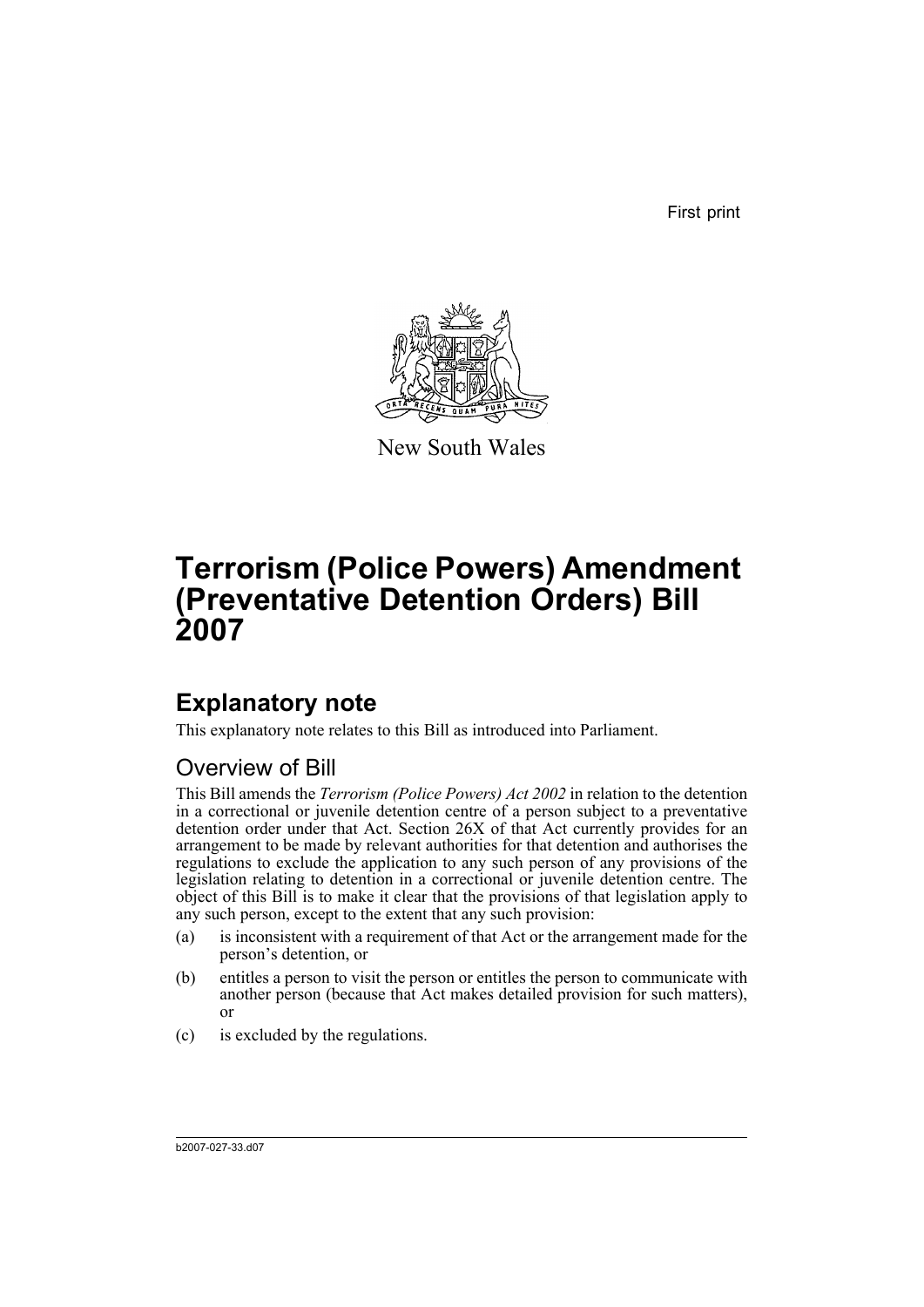Terrorism (Police Powers) Amendment (Preventative Detention Orders) Bill 2007

Explanatory note

#### Outline of provisions

**Clause 1** sets out the name (also called the short title) of the proposed Act.

**Clause 2** provides for the commencement of the proposed Act on the date of assent to the proposed Act.

**Clause 3** is a formal provision that gives effect to the amendment to the *Terrorism (Police Powers) Act 2002* set out in Schedule 1.

**Clause 4** provides for the repeal of the proposed Act after the amendment made by the proposed Act has commenced.

## **Schedule 1 Amendment**

The Schedule sets out the amendment to section 26X of the *Terrorism (Police Powers) Act 2002* outlined above.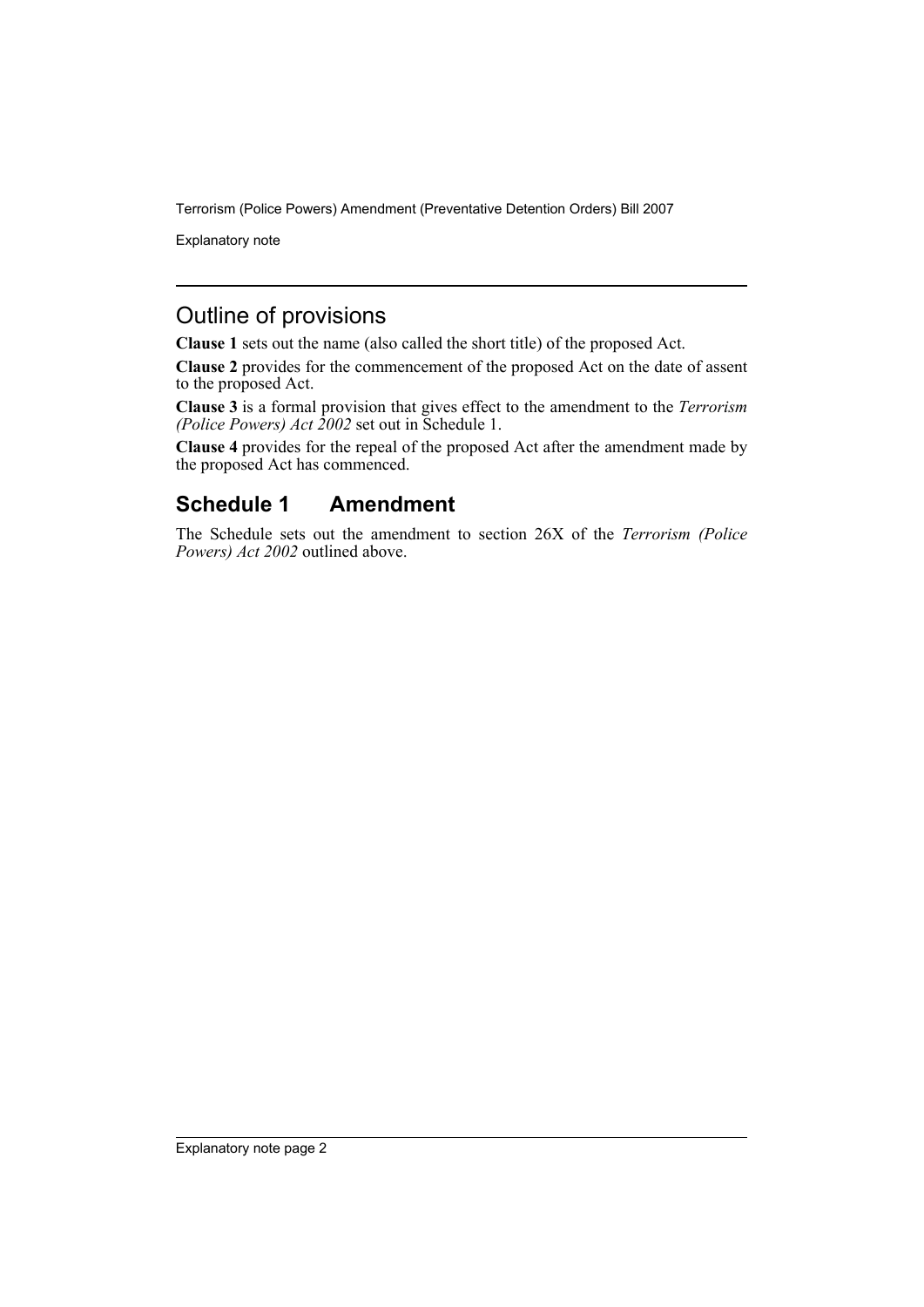First print



New South Wales

# **Terrorism (Police Powers) Amendment (Preventative Detention Orders) Bill 2007**

## **Contents**

|                                                        | Page |
|--------------------------------------------------------|------|
| Name of Act                                            |      |
| Commencement                                           |      |
| Amendment of Terrorism (Police Powers) Act 2002 No 115 | - 2  |
| Repeal of Act                                          |      |
| Schedule 1 Amendment                                   |      |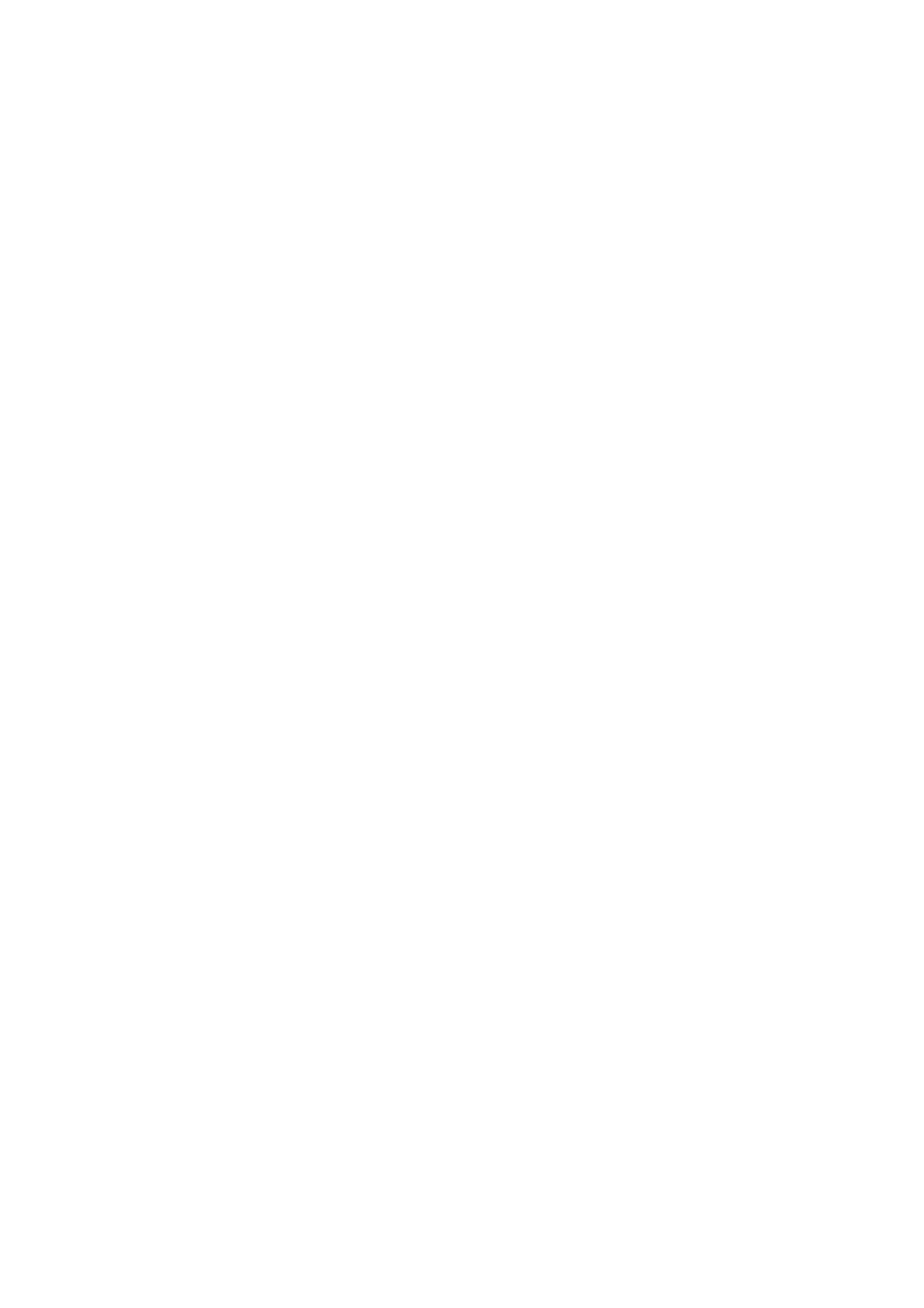

New South Wales

# **Terrorism (Police Powers) Amendment (Preventative Detention Orders) Bill 2007**

No , 2007

#### **A Bill for**

An Act to amend the *Terrorism (Police Powers) Act 2002* in relation to the detention in a correctional or juvenile detention centre of a person subject to a preventative detention order under that Act.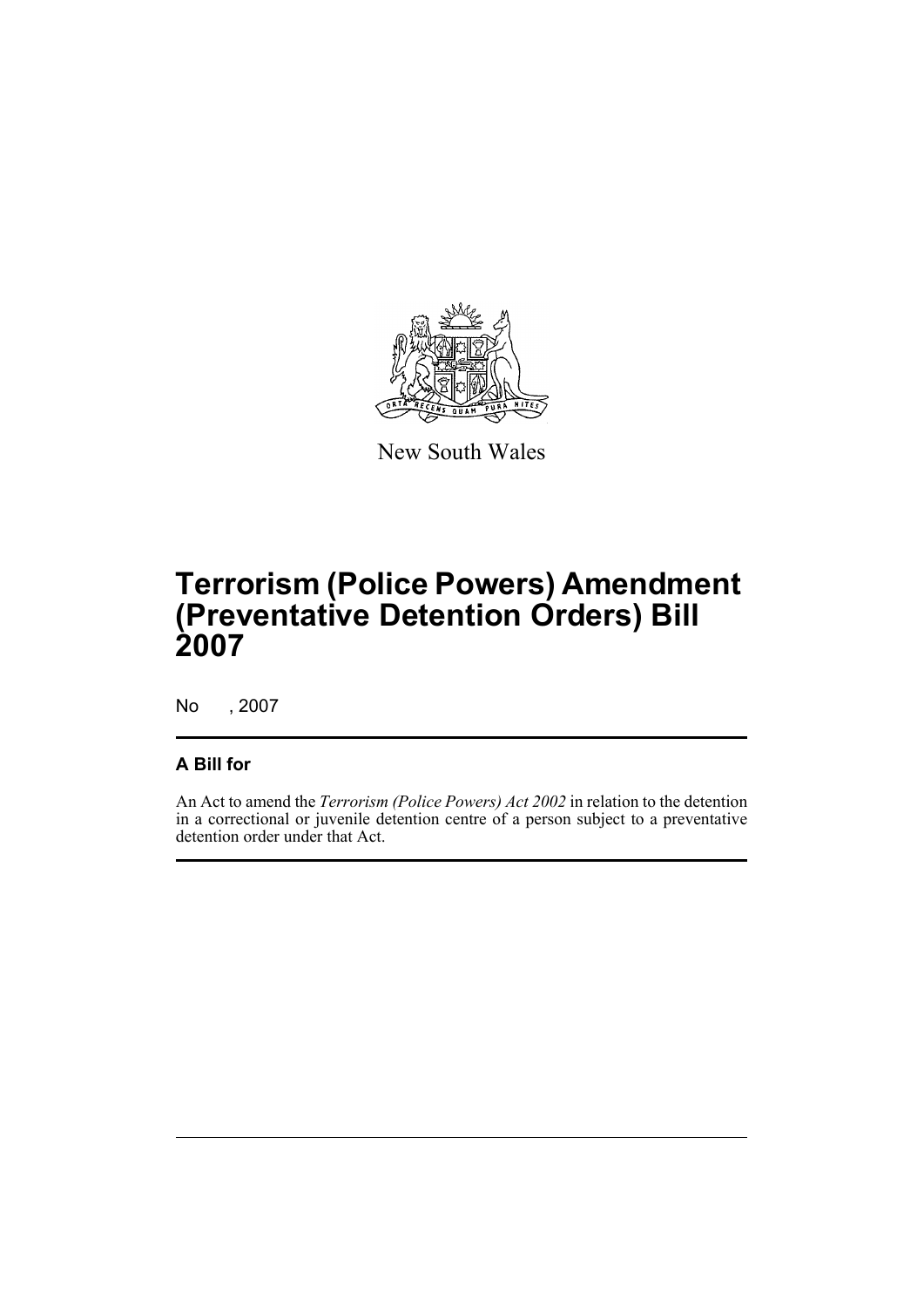<span id="page-5-3"></span><span id="page-5-2"></span><span id="page-5-1"></span><span id="page-5-0"></span>

|              |     | The Legislature of New South Wales enacts:                                                                                                                |                     |
|--------------|-----|-----------------------------------------------------------------------------------------------------------------------------------------------------------|---------------------|
| 1            |     | Name of Act                                                                                                                                               | $\overline{2}$      |
|              |     | This Act is the Terrorism (Police Powers) Amendment (Preventative<br>Detention Orders) Act 2007.                                                          | 3<br>$\overline{4}$ |
| $\mathbf{2}$ |     | Commencement                                                                                                                                              | 5                   |
|              |     | This Act commences on the date of assent to this Act.                                                                                                     | 6                   |
| 3            |     | Amendment of Terrorism (Police Powers) Act 2002 No 115                                                                                                    | $\overline{7}$      |
|              |     | The Terrorism (Police Powers) Act 2002 is amended as set out in<br>Schedule 1.                                                                            | 8<br>9              |
| 4            |     | <b>Repeal of Act</b>                                                                                                                                      | 10                  |
|              | (1) | This Act is repealed on the day following the day on which this Act<br>commences.                                                                         | 11<br>12            |
|              | (2) | The repeal of this Act does not, because of the operation of section 30<br>of the <i>Interpretation Act 1987</i> , affect any amendment made by this Act. | 13<br>14            |

Clause 1